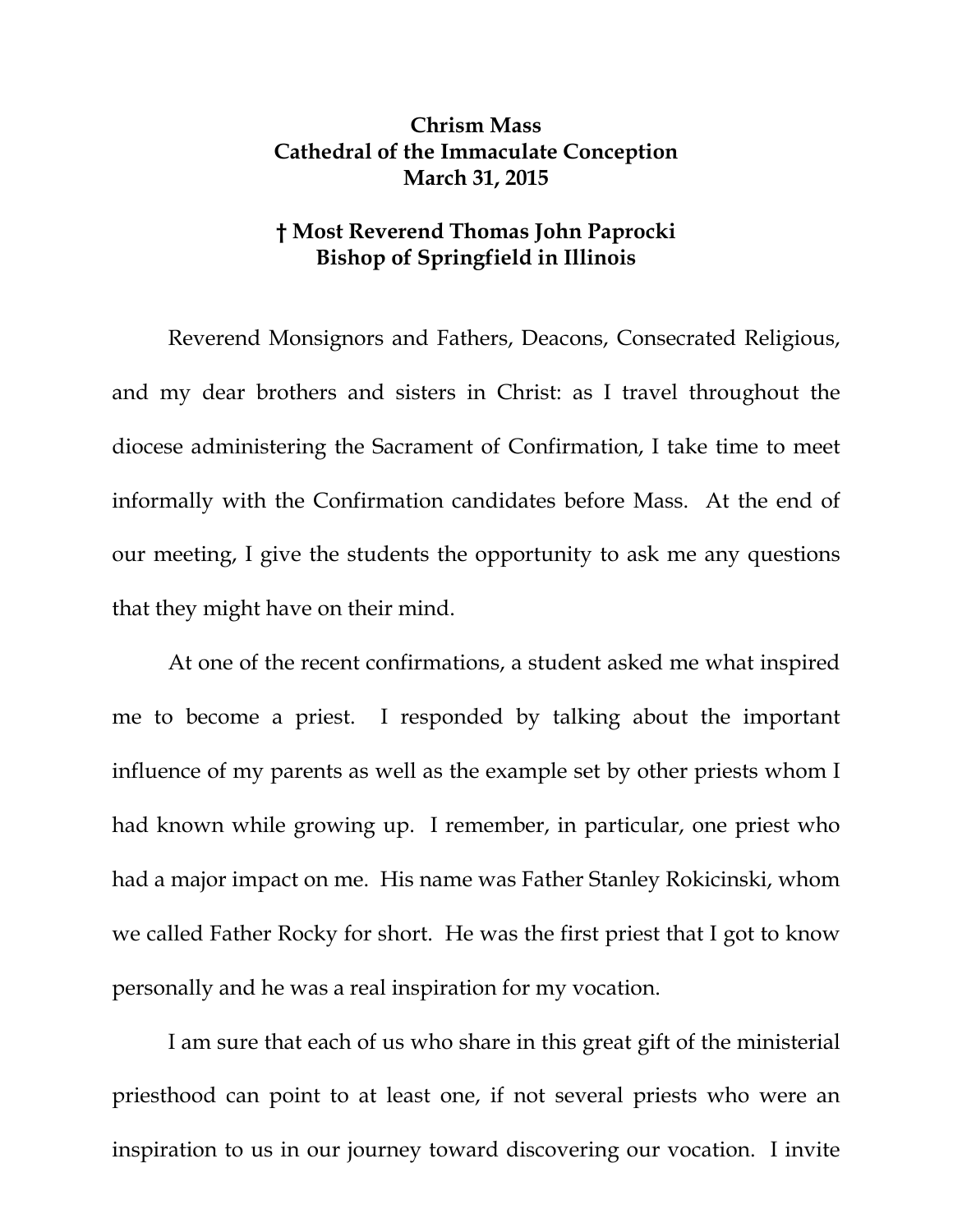each of you to think about those priests and what was so inspiring about them. I am willing to bet that one of the qualities that stood out to us was the joy with which they lived out their priesthood. Joy is extremely attractive, and when we see a priest who is joyful, we cannot help but be inspired. And that goes for not just us as priests, but for all of the faithful.

Pope Francis highlighted this important role of priestly joy in his Chrism Mass homily for last year when he said: "Priestly joy is a priceless treasure, not only for the priest himself but for the entire faithful people of God: that faithful people from which he is called to be anointed and which he, in turn, is sent to anoint."1

The Prophet Isaiah in our first reading tonight speaks of the anointing that would be fulfilled in the ministry of Jesus Christ, as we hear in the Gospel. By our priestly ordination, we share in that anointing which enables us, with Christ, to "to bring glad tidings to the poor…to proclaim liberty to captives and recovery of sight to the blind, to let the oppressed go free, and to proclaim a year acceptable to the Lord." (Isaiah 61:1; Luke 4:18- 19). Our anointing equips us to announce the Good News of Jesus Christ "who loves us and has freed us from our sins by his Blood" (Revelation 1:5) His victory cannot but leave us with joy, and it is our privilege to share it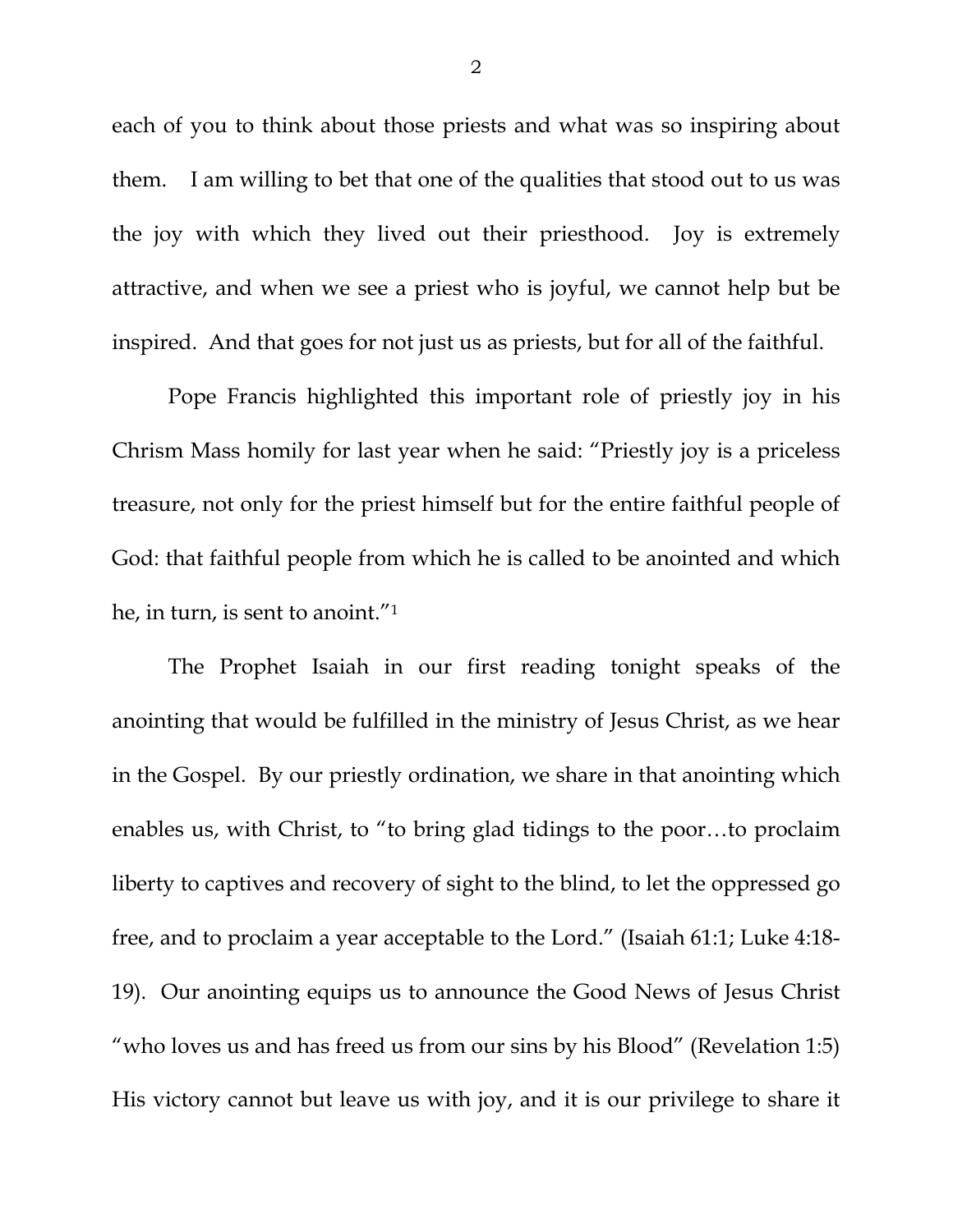joyfully with all of those to whom we have been called to minister through our sacred ordination.

Our gathering together today at this Chrism Mass is an opportunity for us to renew our joy in being priests, anointed to bring this Good News to the people of God. In just a few moments, we will renew the promises that we made on the day of our ordination. I invite each of us to recall the profound joy that we had on that great day when we became priests. Do we stand here in the very same sanctuary today with that same joy? Or, do we feel as though that joy has diminished in some way after years of tireless service? If the latter, we pray for the Holy Spirit to rekindle deep within our hearts that flame of joy that comes from knowing that we are loved by God.

Our Holy Father commented on this in his homily when he said the following about our experience of joy as priests: "It can lie dormant, or be clogged by sin or by life's troubles, yet deep down it remains intact, like the embers of a burnt log beneath the ashes, and it can always be renewed. Paul's exhortation to Timothy remains ever timely: I remind you to fan into flame the gift of God that is within you through the laying on of my hands (cf. 2 Tim 1:6)."2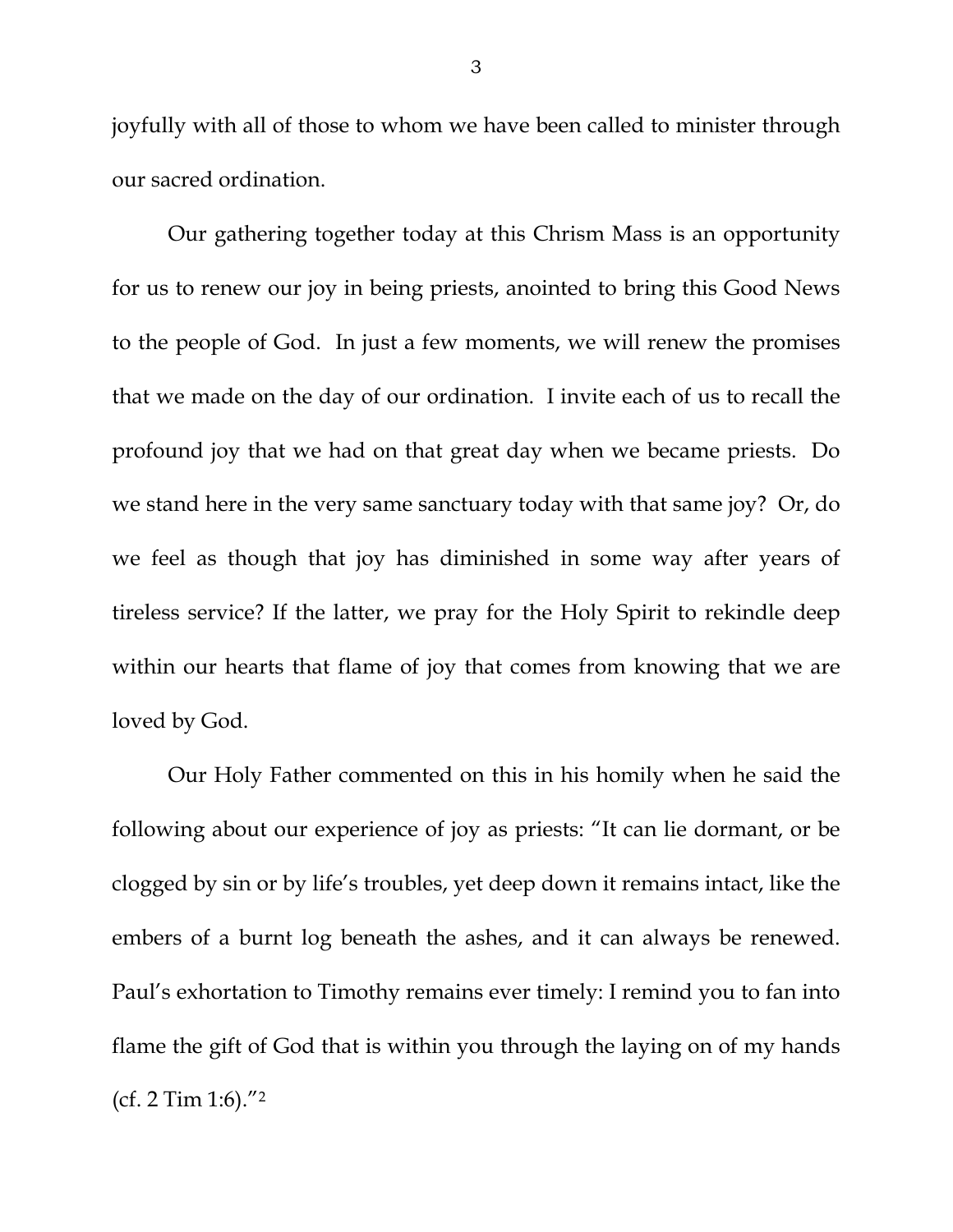The Holy Father goes on to speak about three areas in which that joy is guarded in our lives as priests so that it does not disappear completely from us. He speaks of the joy being guarded "by three sisters who surround it, tend it and defend it: sister poverty, sister fidelity and sister obedience." Of particular interest is his treatment of joy being a sister to obedience. In this, he is not just speaking about your obedience to the hierarchy of the Church, which of course has an important role to play in being joyful as a priest, but also about the obedience that we have in being of service to those the faithful entrusted to our care. The Holy Father concludes his reflection on obedience by saying the following: "Wherever God's people have desires or needs, there is the priest, who knows how to listen (*ob-audire*) and feels a loving mandate from Christ who sends him to relieve that need with mercy or to encourage those good desires with resourceful charity."3

Therefore, the rekindling of that joy we had on the day of our ordination comes from re-focusing our attention on why we are priests, namely, to imitate Christ who has said: "the Son of Man did not come to be served but to serve and to give his life as a ransom for many" (Matthew 20:28). Our identity and our mission as priests are directed primarily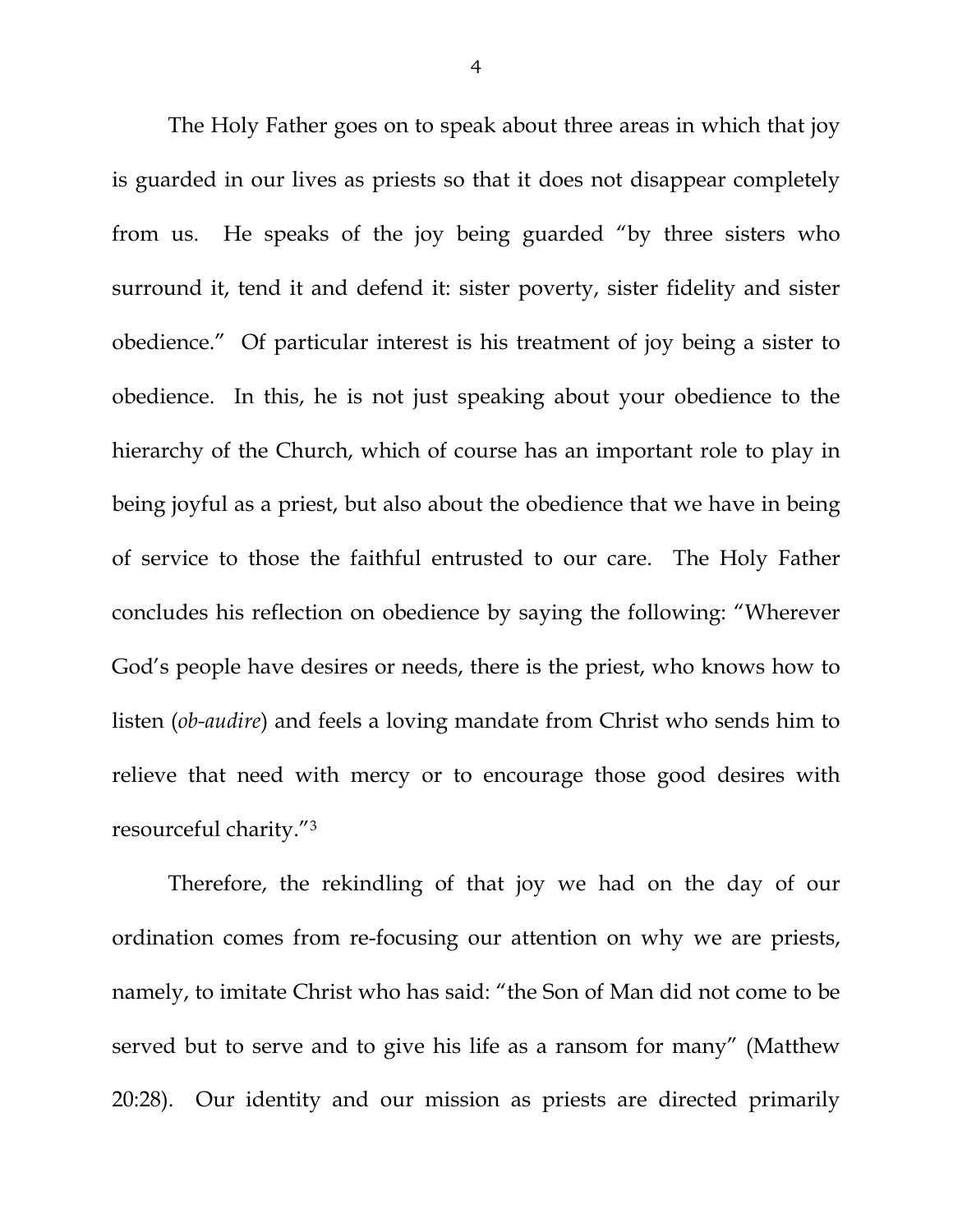toward giving glory to God and working with all that we have for the salvation of souls. When we orient our lives toward these two ends, we find great joy, because then we are living authentically as the priests God has anointed us to be.

As I recalled earlier in this homily, referring to the joyful witness of priests and their impact on our vocation, we recognize that we are now privileged to be in that same position. It is beautiful to think, for example, of how some of our more recently ordained priests are sitting among some of those inspiring examples today, now as brother priests. I am confident that our seminarians who are studying for our diocese are looking across the sanctuary to many of you, seeing priests that are joyful and committed servants of the Lord. How many other young men in your parishes will be inspired to consider the priesthood by the joyful renewal of your priestly ministry today?

But the impact goes far beyond those being called to the priesthood. Our joy as priests has the ability to inspire all of the faithful to consider following the Lord more faithfully as His disciples. And you, the faithful, have an important role to play in supporting the priests and one another through your joyful witness to your state in life.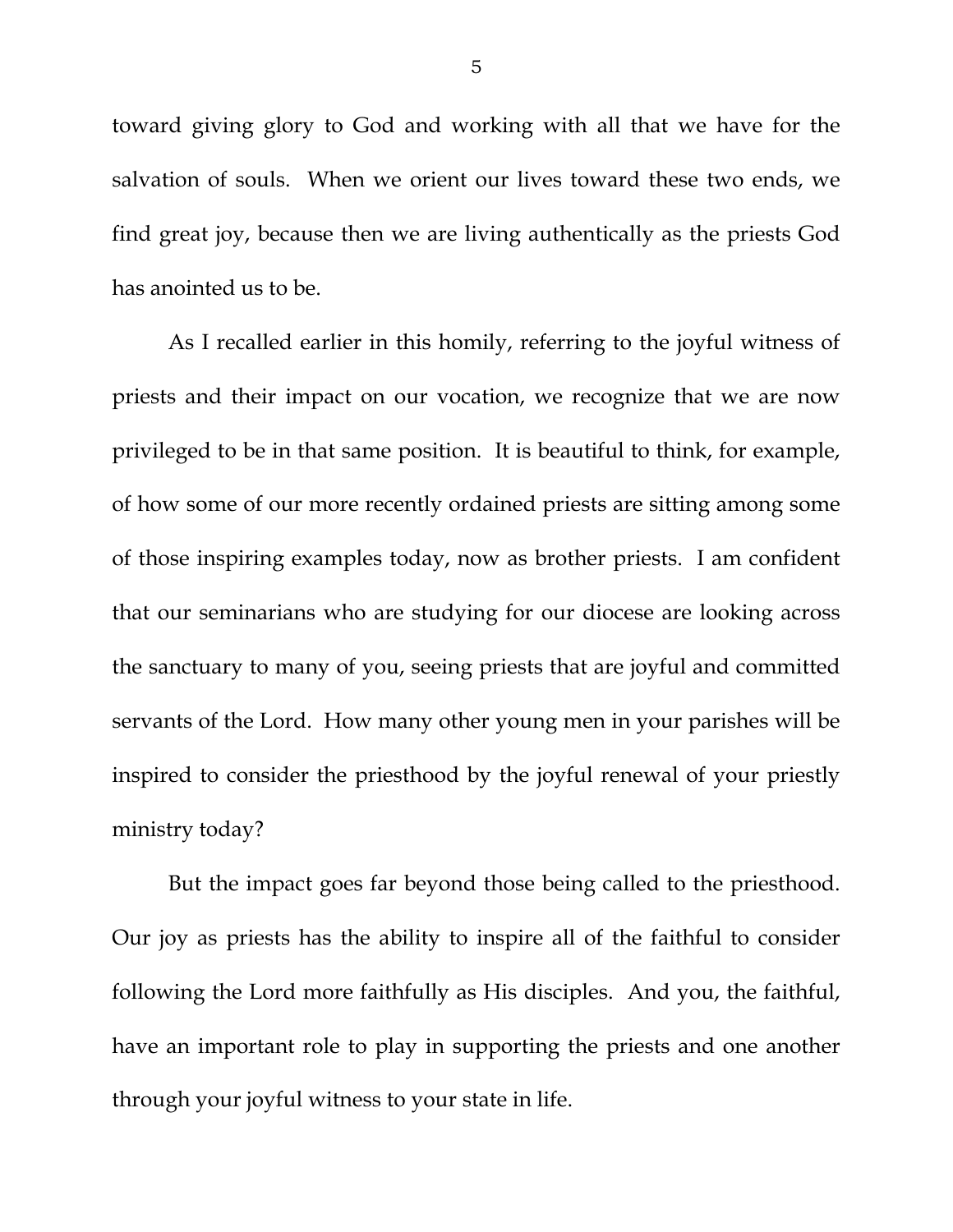In his weekly column on May 10, 2012, Archbishop Charles Chaput, Archbishop of Philadelphia, commented on the path to renewal in the Church and how it starts with forming good and holy priests. He continued by saying the following: "Of course, if it stops there — no matter how many good seminarians we attract  $-$  we fail. Ultimately, while there's no Church without the Eucharist, and no Eucharist without the priest, it's also true that there are no priests without families on fire for Jesus Christ. Families who help their sons to hear God's call; who affirm and support and encourage the priests who already serve them; who live their lives in a way which proves to our priests that their own sacrifices make a difference."4

This brief summary is one that I believe lies at the heart of where we are being called to go as a diocese. As you know, we are in the early stages of adopting a way of life in our diocese that is focused on stewardship rooted in discipleship. When we faithfully resolve to follow that path of intentional discipleship according to our unique vocation, we provide the necessary foundation for a life of stewardship. This is not something for which the priests alone are responsible, as the archbishop suggests. We all have a role to play, one that is rooted in our common anointing in Baptism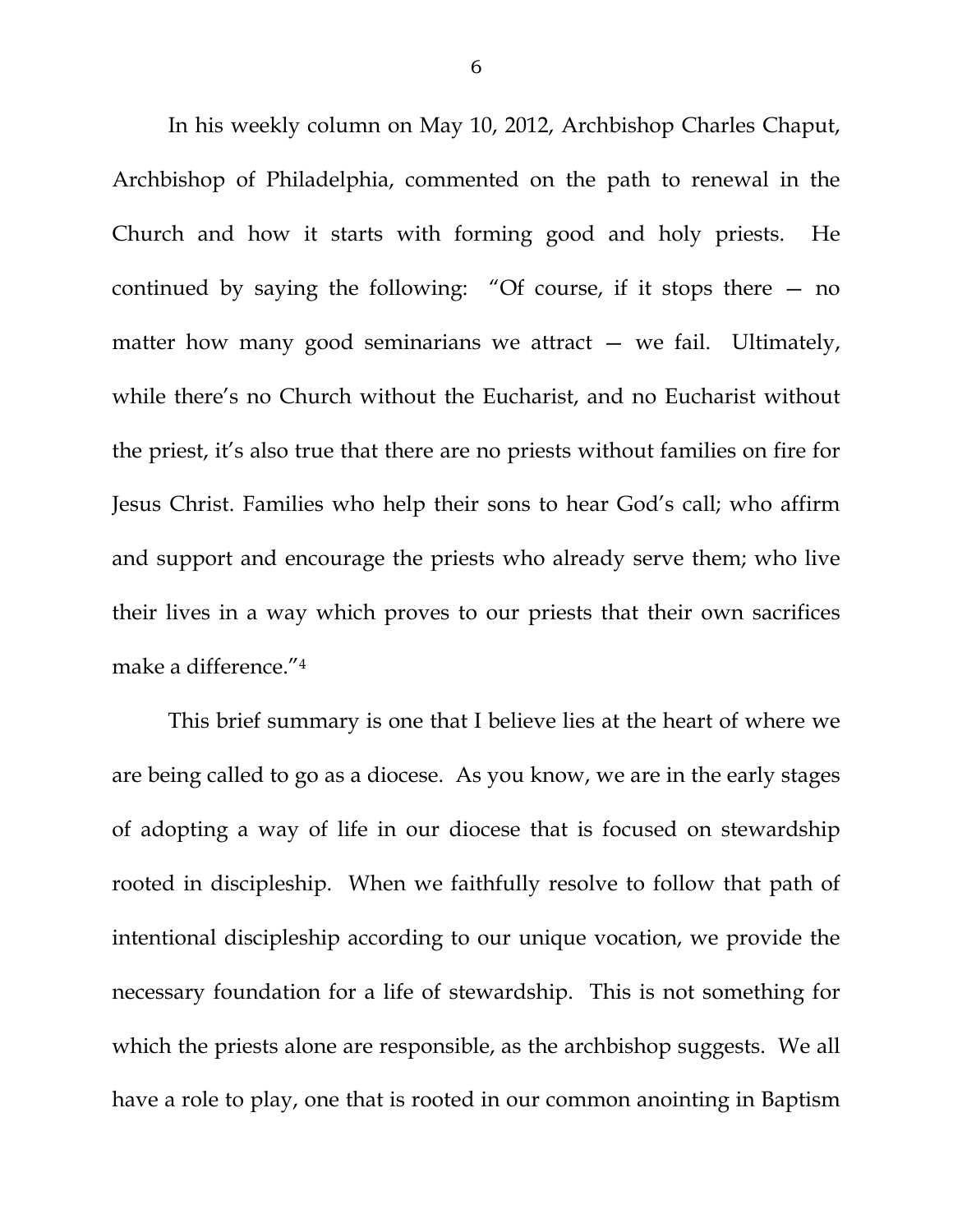which commits us to working together to be agents of the building up the Kingdom of God.

As we continue our celebration of this Chrism Mass, let us give thanks to God for the gift of His priests who have been called to serve the diocese, particularly through the sacramental ministry that they provide on a daily basis. We are extremely grateful as well for the ministry our many permanent deacons who assist them so faithfully and who are a source of great vitality to this local Church. During this Year of Consecrated Life, we also give thanks to God for the many ways in which consecrated men and women have been instruments of God's many blessings in our diocese.

Finally, we thank God for all of the lay faithful of the diocese, whom we as priests, deacons, and religious have the honor of joyfully serving each day. May we all draw closer to our Lord during this Holy Week, grateful for His total gift of Himself for our salvation. In gratitude for that gift, let us strive to give ourselves more completely to Him and His Church as His disciples who desire to join Him at the end of our pilgrimage of faith in the glory of the Resurrection.

May God give us this grace. Amen.